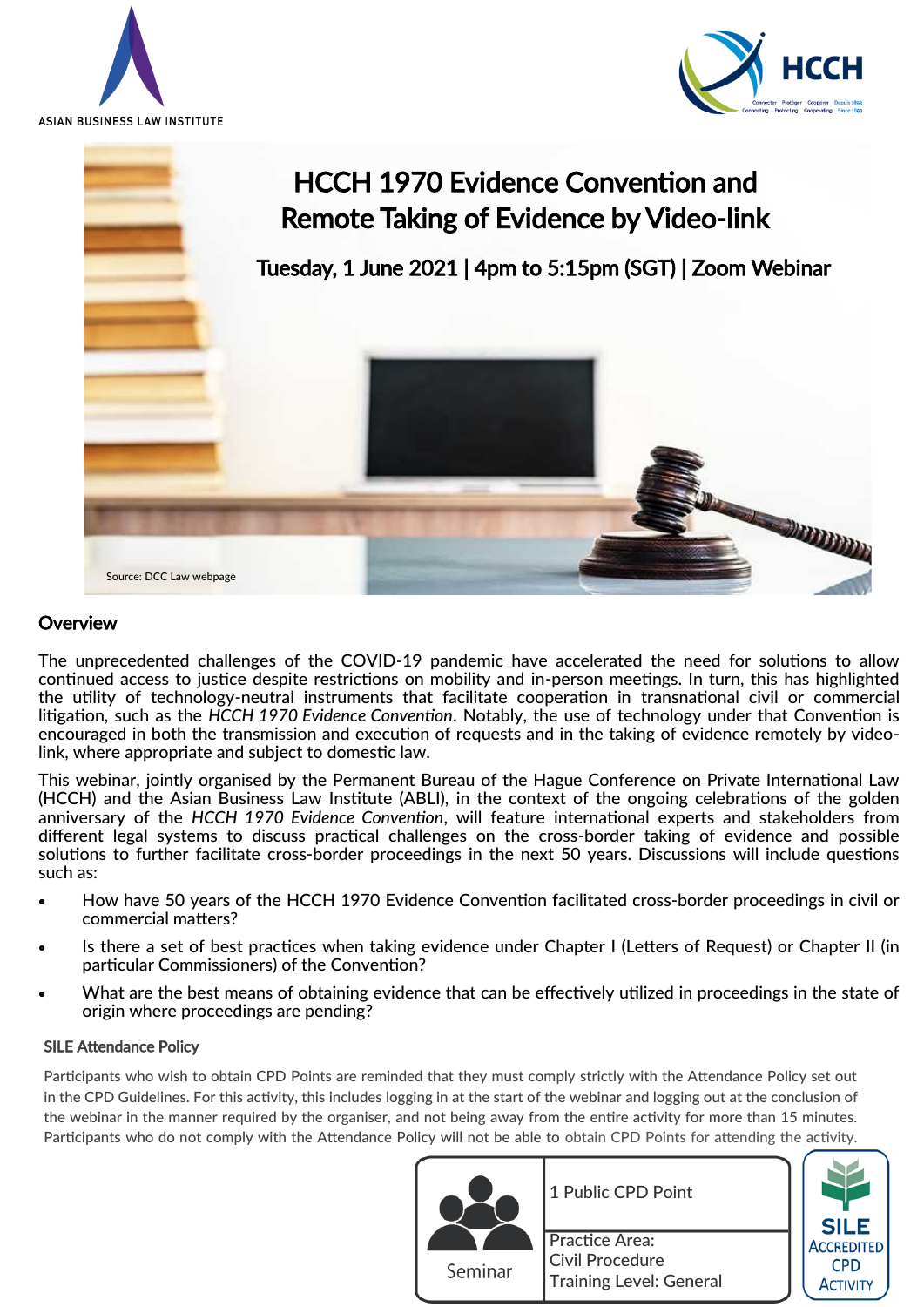# Programme (1 June 2021)

| 4 PM    | Webinar (log-in from 3:45pm)                        |
|---------|-----------------------------------------------------|
| 5 PM    | <b>Question and Answer</b>                          |
| 5:10 PM | An Introduction to the 1965 HCCH Service Convention |
| 5:15 PM | <b>End of Webinar</b>                               |

| Registration                                                | Register online at:                                                                                                                    | <b>Register by</b>        |
|-------------------------------------------------------------|----------------------------------------------------------------------------------------------------------------------------------------|---------------------------|
| Complimentary, subject to availability.                     | https://www.eventbrite.sg/e/hcch-<br>1970-evidence-convention-and-<br>remote-taking-of-evidence-by-<br>video-link-tickets-147039588367 | Thursday, 28 May 2021     |
| Please follow the registration steps<br>explained by email. |                                                                                                                                        | <b>Enquiries to:</b>      |
|                                                             |                                                                                                                                        | catherine_shen@abli. asia |

#### Speakers (in alphabetical order)



## Alexander Blumrosen (Paris, France)

#### Partner, Polaris Law

Alexander Blumrosen is the founding partner of the Paris law firm Polaris Law, specialised in the litigation of international commercial business disputes (before courts and arbitration tribunals), with particular experience in technology, IP and cross-border privacy.

Alexander is frequently named as arbitrator in institutional and ad hoc arbitrations, is appointed Hague Commissioner and Privacy Monitor by U.S. courts under the Hague Evidence Convention of 1970, and is selected as an expert on French law and procedure in U.S. litigation. He has been appointed by the EU and the US to sit on the Privacy Shield arbitration panel.

A graduate of Dartmouth College, Georgetown Law School and the University of Paris I, he is admitted to the Bars of New York and Paris. He is a member of the "Tech-list" of the Silicon Valley Arbitration and Mediation Center, a past President of the International Technology Law Association, and a former Chair of the International Commercial Arbitration Committee of the International Section of the ABA. Alexander is also a life member of the Council on Foreign Relations and has been named Chevalier in the French Légion d'Honneur.



# Edmund J Kronenburg (Singapore) Managing Partner, Braddell Brothers LLP

Edmund Kronenburg is the Managing Partner of Braddell Brothers LLP, Singapore's second-oldest independent law practice, founded in 1883. He is admitted as an Advocate & Solicitor (Singapore) and Solicitor (England & Wales).

Edmund has over 23 years of experience in dispute resolution, litigation and arbitration, regularly appearing as counsel before the Singapore courts as well as in international arbitrations. His diverse practice includes commercial and corporate disputes, breach of confidence, defamation, medical negligence, employment, energy and natural resources, media and telecommunications, as well as pre-emptive relief and injunctions (including Worldwide Mareva / Freezing Injunctions far exceeding US\$ 1 billion in combined value).

In addition to his work as counsel, Edmund actively sits as an arbitrator. He has conducted arbitrations seated in Singapore, Hong Kong SAR, Malaysia, Indonesia and Vietnam as Sole Arbitrator, Tribunal Chairman / Presiding Arbitrator and Tribunal Member. He is a Fellow of the CIArb, SIArb, MIArb, AMINZ, HKIArb and PIArb and has been admitted to the arbitrator panels / lists of 17 international arbitral institutes worldwide.